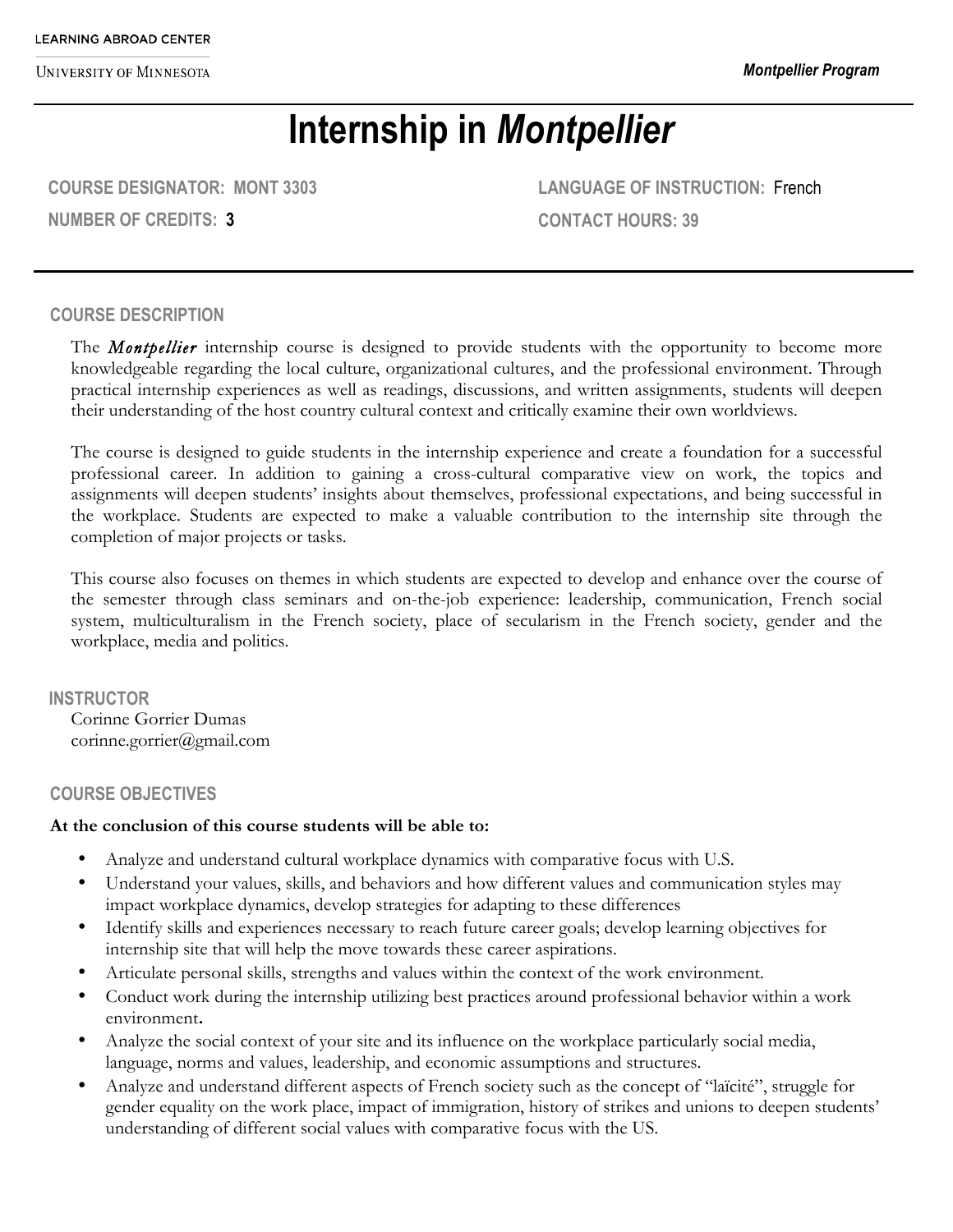## **METHODOLOGY**

In-class contact hours include discussions, readings, student personal experiences, and guest lectures.

## **REQUIRED READINGS/ MATERIALS**

### *Reference Works*

•International Experience and graduate employability: stakeholder perceptions on the connection by Joanna Elizabeth Crossman & Marilyn Clarke.

•Contemporary Leadership and Intercultural Competence, Exploring the Cross-Cultural Dynamics Within Organizations, "Beyond Borders: Leading in Today's Multicultural World" by Sangeeta R. Gupta.

#### *Required Readings*

• Le patron, le footballeur et le smicard by P. Villemus.

•"Pourquoi relever l'âge de la retraite est une mesure juste", by Eric Woerth (ministre du travail), 20 septembre 2010. http://www.travail-solidarité.gouv.fr/actualité-presse,42

•"Pourquoi l'université française n'assure pas la réussite des étudiants", l'OBS, by Didier Delignières, Professeur d'Université, 22 octobre 2012.

•"L'égalité La parité, rêve impossible?", Direct Montpellier, 4 juillet 2013.

•"L'égalité doit être une culture", JDN, by Nicole Améline (ministre de la Parité et de l'Egalité professionnelle), mai 2004.

• Additional weekly readings will consist of current articles relevant to the topics for that week. Articles will be selected from *Le Monde*, *Libération*, *Sciences Humaines*, etc.

#### **GRADING**

| <b>Grading Rubric</b> |           |                                                                                                                                                                                                                                                                     |  |
|-----------------------|-----------|---------------------------------------------------------------------------------------------------------------------------------------------------------------------------------------------------------------------------------------------------------------------|--|
|                       | $95+$     | Achievement that is outstanding relative to the level necessary to meet course                                                                                                                                                                                      |  |
|                       |           | requirements.                                                                                                                                                                                                                                                       |  |
| $A-$                  | $90 - 94$ |                                                                                                                                                                                                                                                                     |  |
| $B+$                  | 86-89     | Achievement that is significantly above the level necessary to meet course<br>requirements.                                                                                                                                                                         |  |
| B                     | 83-85     |                                                                                                                                                                                                                                                                     |  |
| $B-$                  | 80-82     | Achievement that meets the course requirements in every respect.                                                                                                                                                                                                    |  |
| $C+$                  | 76-79     |                                                                                                                                                                                                                                                                     |  |
|                       | $73 - 75$ |                                                                                                                                                                                                                                                                     |  |
| $C-$                  | 70-72     | Achievement that is worthy of credit even though it fails to meet fully the course<br>requirements.                                                                                                                                                                 |  |
| $D+$                  | 66-69     |                                                                                                                                                                                                                                                                     |  |
| D                     | $60 - 65$ |                                                                                                                                                                                                                                                                     |  |
| F                     | <60       | Represents failure (or no credit) and signifies that the work was either (1) completed<br>but at a level of achievement that is not worthy of credit or (2) was not completed<br>and there was no agreement between the instructor and the student that the student |  |

#### CRITERIA FOR GRADING AND GRADING STANDARDS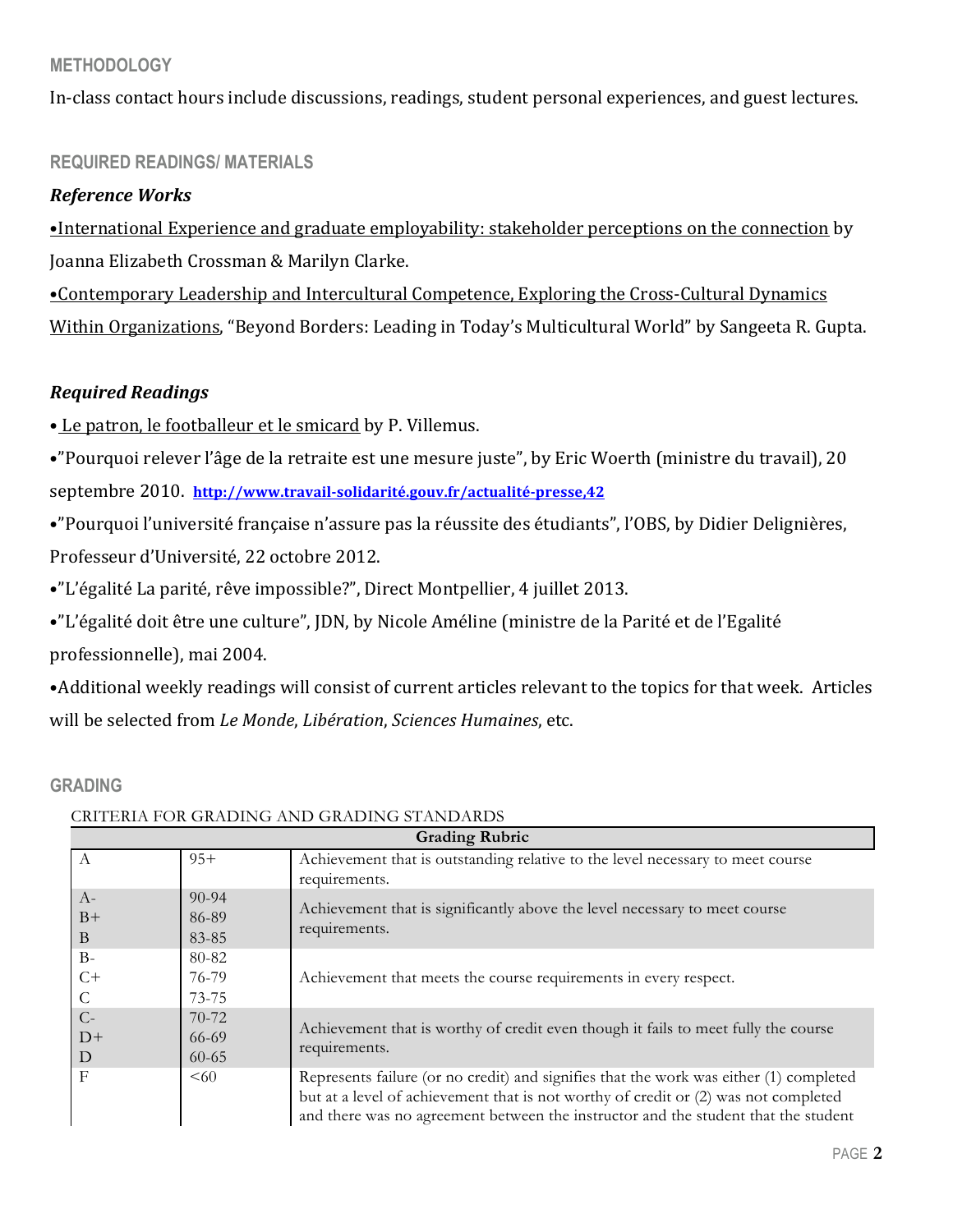# **SUMMARY OF HOW GRADES ARE WEIGHTED**

| Attendance and class participation                 | 10%  |
|----------------------------------------------------|------|
| Interview Paper, Internship Reports & Presentation | 20%  |
| Mid Term                                           | 20%  |
| Site Supervisor feedback                           | 10%  |
| Final project                                      | 25%  |
| Portfolio                                          | 15%  |
| Overall grade                                      | 100% |

## **ASSESSMENT DETAILS**

## **ATTENDANCE AND CLASS PARTICIPATION**

Although ultimately rewarding, working in another country can be confusing or frustrating. There will be time in most classes to discuss and debrief your workplace interactions and tasks. You should be ready to share your experiences and thoughtfully comment on other's experiences. This course requires that you participate in class discussions. This means that you contribute to class discussions by relating your experiences, asking questions, and making comments appropriate to the topics being discussed. You will also be required to do some readings about any social or political aspects of the French working culture and you should be ready to discuss them in class.

#### **INTERVIEW PAPER**

Interview someone in a career that you are interested in exploring. Describe how you found this person, their responses, how you believe this job compares to a similar job in the U.S., and does this interview make you more or less interested in this field, why or why not?

#### **Sample questions:**

What was this person's career path? What type of education do they have? What is their employment history? What types of tasks does this job include? What is the organizational culture and how is it to work within this culture? What is their advice for getting into this field?

#### **REFLECTION WEEKLY REPORTS**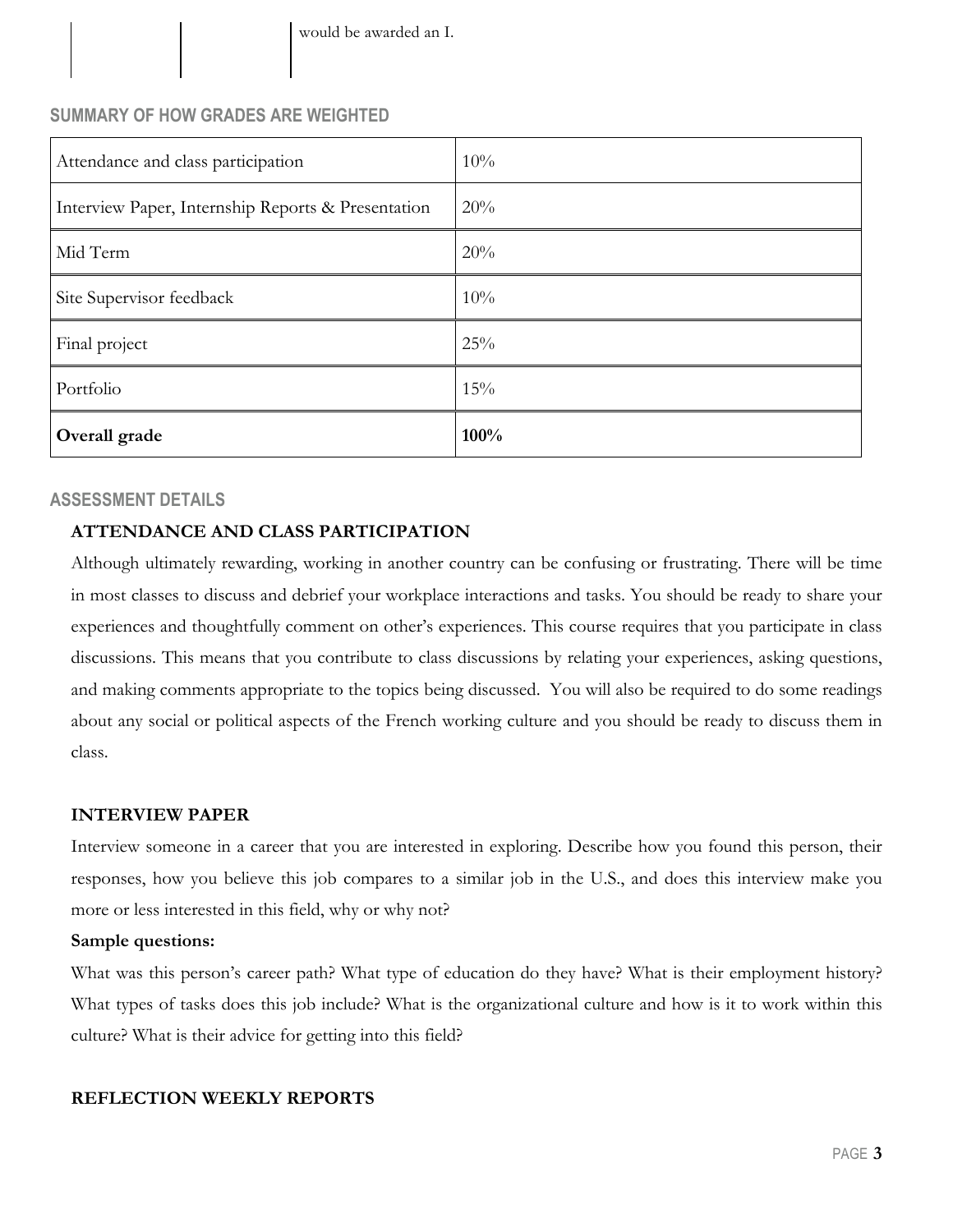Reflection reports are required as part of your internship learning experience. The reports should be in the range of one to two pages explaining what you did, learned and observed during the past weeks. Your reports should not be just a listing of duties performed. You should use the report as a reflection tool. You should write down your thoughts and feelings as well as any interesting personal observations. You will be given a series of topics to help you think / analyze & write about your experience.

**During our class sessions you will have an opportunity to share those reflection reports with your classmates.**

#### **SITE SUPERVISOR EVALUATION**

There will be a mid-term and final assessment of the student's performance by a site supervisor. The assessment is based on site supervisor's interaction with the student as well as feedback received from other staff that has had contact with the student. The mid-term evaluation will not affect the student's grade, but will help to strengthen and support the student throughout the rest of their internship. However, the final site supervisor assessment will count toward the student's final grade.

#### **PORTFOLIO**

The portfolio is meant to "pull it all together". In writing this paper, draw upon your reports, interview, required readings, class discussions, discussions from colleagues at internship, and general observations. This paper should be around 5 to 6 pages. This paper has three sections: personal, workplace and intercultural awareness.

Reflect on everything you experienced and learned during your internship, then look back at your learning objectives and journal entries.

#### **Personal**

- 1) Did you achieve your personal goals? Why or why not? What was challenging? What was easy? What did you learn and why does it matter? What will you do differently next time you start a new internship or job? Did you improve on the career competencies outlined in your internship report paper?
- 2) *What makes you a good candidate for this job?* Write down a job that you would like and respond to that interview question highlighting the three skills you have developed during the internship. How have you developed these skills over the course of your internship? Why are these skills important in your chosen career? If these skills are different from what you listed in your learning objectives, describe why and how this is the case at the end of this paper section.

#### **Workplace**

Analyze the structure of the organization, role and duties performed in internship, and the organizations' position and its importance in your host culture.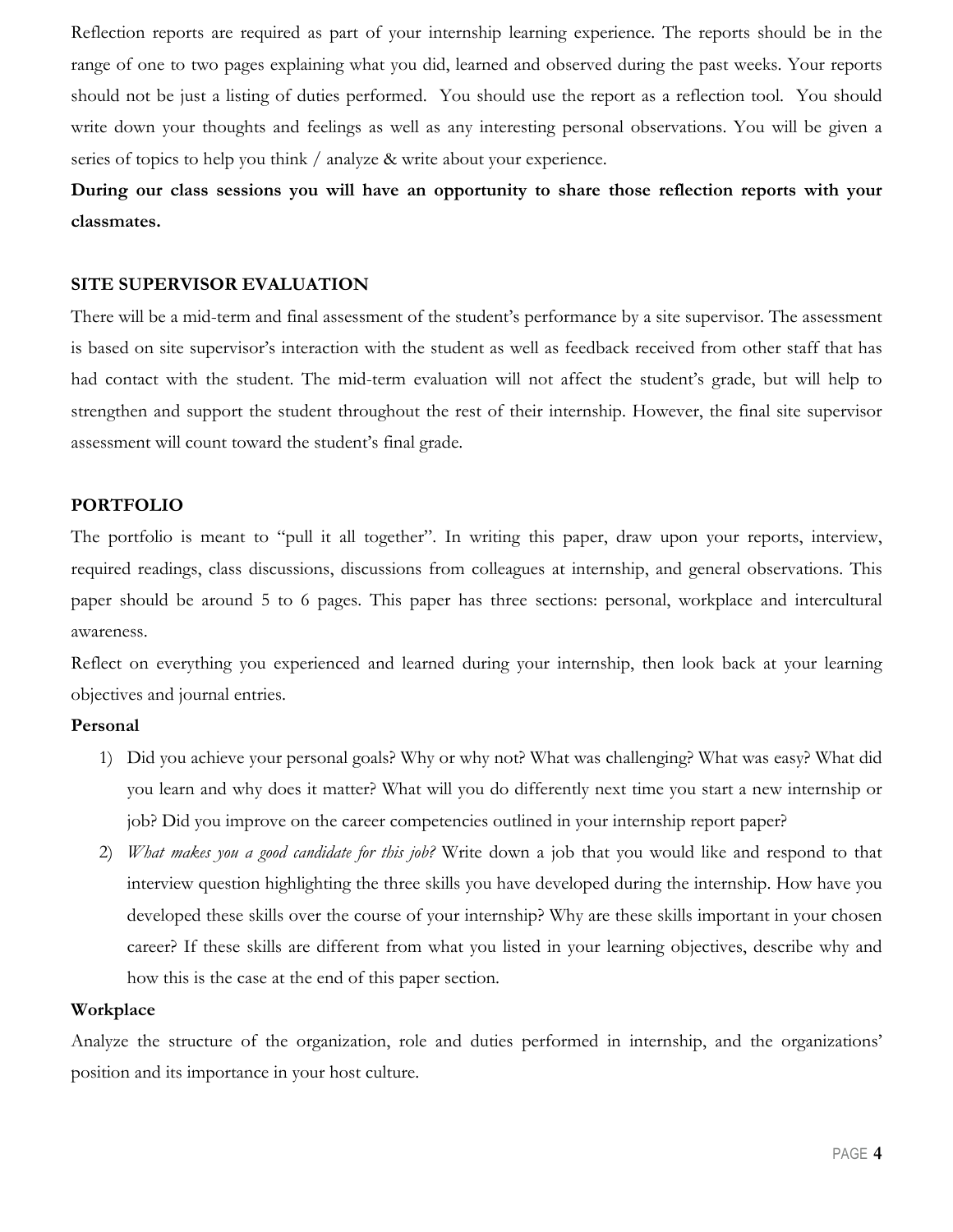Include selection of work samples or other artifacts. Choose artifacts that reflect what you did as well as what you learned during your internship.

#### **Intercultural awareness**

Critically assess intercultural differences and similarities from host to home culture. Describe two expectations you had about your country's work culture. Are these expectations similar or different than the U.S. work culture and why?

Compare your career in your host culture to the same one in the U.S. What are differences? What are similarities? Do you have a preference for one country's work norms over another one?

#### **FINAL PAPER**

Write a 6 to 8 page reflection paper on a social / economic / political aspect (it can be linked to the problem of immigration, women struggle, secularism, unemployment in France…) of contemporary France with a comparison with the US. Use some articles we discussed in class as a starting point or any articles you will find interesting about the topic and write a full well-organized essay.

**Note: The instructor reserves the right to make changes to this syllabus with adequate notice to the students.**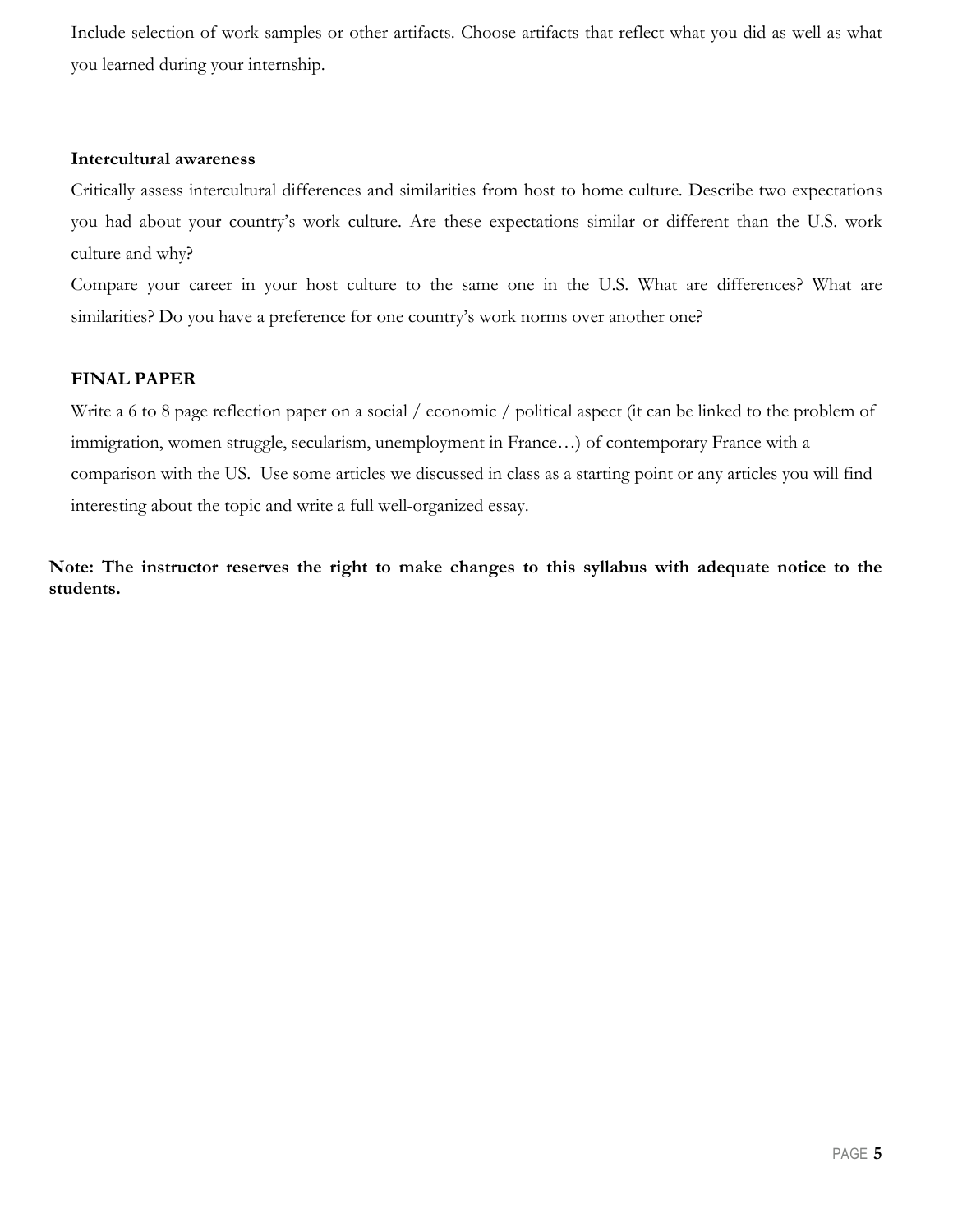#### UNIT 1

Quick presentation of the class: format, assessment and exam. Presentation of the Internship: rules, goals....

Discussion on working values and the positive and negative aspects of the words "remuneration" and "travail" from the Antiquity until today. Extracts from Le patron, le footballeur et le smicard

Vocabulary Review

Writing a CV in French  $+$  How to get ready for your interview HWK: Read the article "Beyond Borders: Leading in Today's Multicultural World"

UNIT 2

Discussion of the article from Contemporary Leadership and Intercultural Competencies.

Working conditions in France: different types of contracts, weekly hours, minimum wage, vacation. Students will see how it differs with the US and will discuss how it affects the two models of societies they are facing.

Preparation of the "Rallye": survey about some aspects of the world of work. Students will go to different places to interview the community of Montpellier.

The CV is due that week.

UNIT 3

Rallye: meet with students at the fountain Les Trois Grâces on Place de la Comédie and then each group will start the survey.

Intercultural and Goal Setting Paper is due that week. Students will start their Internship that week or next week.

UNIT 4

Oral report on the survey

Social charges and Taxes in France: presentation of the French social system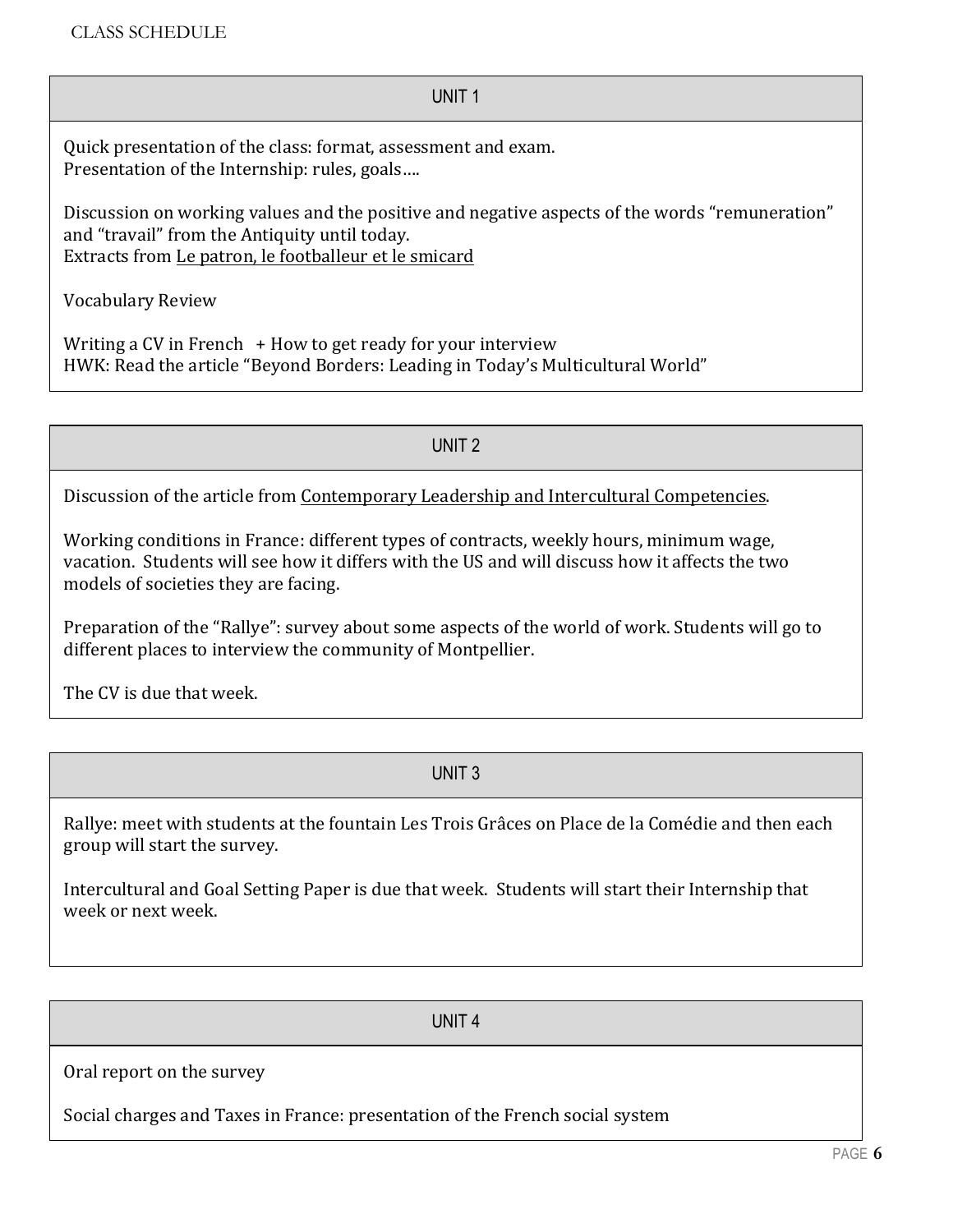Discussion about their first week on their Internship sites: observations? Questions? Challenges? Students start to work on their Journal

UNIT 5

End of the Movie: Ressources humaines. Discussion.

Students will prepare their Interview to explore someone's career.

UNIT 6

Education in France: presentation of the 1881 / 1882 Jules Ferry's Laws to introduce our education system. Comparison between French and American school systems.

Movie "Entre les murs"

UNIT 7

End of the movie followed by a discussion / debate

"Laïcité" in the school system and the French society in general. Discussion on the conflict  $/$ tensions between the French "laïque" republic and the Islamic religion. Students will read and discuss diverse articles to understand the major differences between France and the United States regarding secularism.

The Interview is due that week.

UNIT 8

La France contestataire: Unions in France and the history of strikes in France.

UNIT 9

MID TERM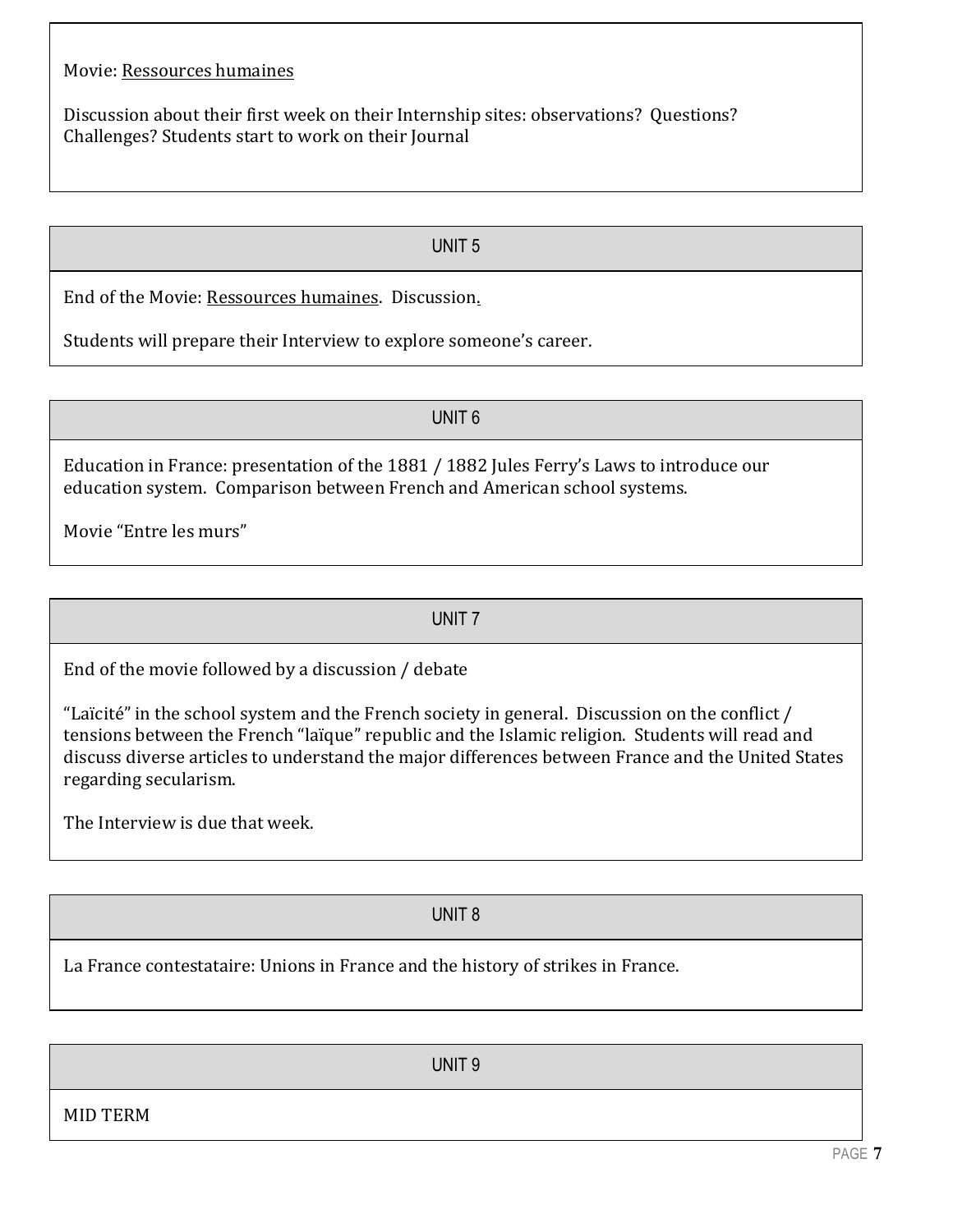End of student's Internship. The Portfolio is due that week.

Immigration in France and its impact on the world of work Cultural identity of the inhabitants of Montpellier and the Region (Harkis, Pieds-Noirs, Espagnols...). Movie about clandestine immigration, "Welcome".

For next week: Students will have to look at Pôle Emploi's website and look for their future job. They will then analyze all the competencies they gained during their Internship and see how they can present all those competencies for their new job opportunities.

UNIT 10

# UNIT11

Each students will have mock interviews (for the job they found on Pôle Emploi)

End of the movie about clandestine immigration, "Welcome", followed by a discussion & debate in class.

UNIT 12

Gender and the work place: the place of women in the active population (history, struggle for parity).

# UNIT 13

Final projects are due that week. Students will present them in class.

# **ATTENDANCE POLICY**

Students are expected to be on time and attend all classes while abroad.

Regular attendance and punctuality are mandatory in order to earn full marks. The final grade will take into consideration preparation required for class (i.e. readings) and participation in class discussions.

# **UNIVERSITY OF MINNESOTA POLICIES AND PROCEDURES**

Academic integrity is essential to a positive teaching and learning environment. All students enrolled in University courses are expected to complete coursework responsibilities with fairness and honesty. Failure to do so by seeking unfair advantage over others or misrepresenting someone else's work as your own can result in disciplinary action. The University Student Conduct Code defines scholastic dishonesty as follows: